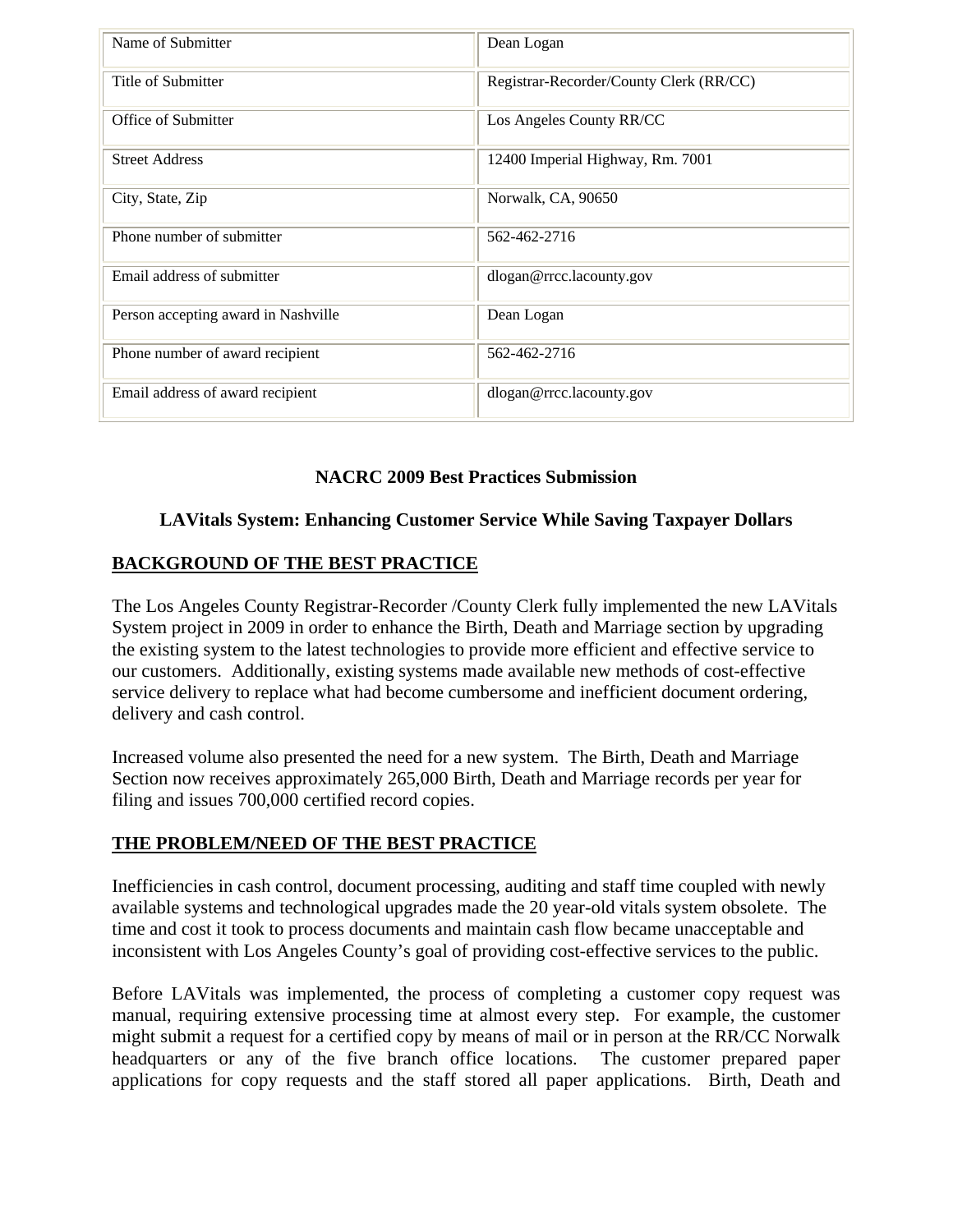Marriage copies that were stored on film or paper format could take up to 3 weeks to return via mail to the requestor.

The Legacy Vital Records Indexing System located on a mainframe in Downey – 5 miles off site - was specifically designed for The Los Angeles County Registrar Recorder / County Clerk for storing the indexes of all Vital Records. Although the system was still functioning properly, it was highly outdated and provided very limited functionality.

### **DESCRIPTION OF THE SOLUTION/BEST PRACTICE**

New automation and use of modern technology allows the Recorder to streamline the Vital Records ordering and delivery process for both the public and staff end users. Our customer module permits full Vital indexing with data entry, search, view, and print capabilities in addition to electronic application storage and tracking of mail applications, retrievals and reports. The system also includes a fully integrated Cashier Module used for reports and balancing funds. The LAVitals System provides an automated indexing and inquiry system for all Vital Records and an Administrator module that allows all Supervisors, Managers and Technical Staff to run a variety of reports on all system activity such as inquires printing, deleting, modifying, and system errors.

LAVitals allows the public to submit their application for a certified copy from the comfort of their home via an easy to use web site. The front lobby Kiosk center allows customers to submit a complete electronic application to the counter staff in order to fulfill their request, making our new system virtually paperless. The system also provides an electronic cashiering module (replacing outdated stand alone cash registers), and creates complete electronic workflow processes for routing requests and producing detailed auditing controls.

Another important enhancement gives customers the option of scanning their drivers licenses into the system to populate the relevant fields on the application.

## **OBJECTIVES OF THE SOLUTION/BEST PRACTICE**

The primary motivation for pursuing internal construction of the system was to alleviate the prohibitive costs associated with building, maintaining and supporting a new system with a commercial vendor. Other objectives of the system enhancements were threefold; to migrate off an outdated and unsupportable mainframe system, to create a more accountable and accurate cashiering system to meet the complexity of the largest county in the nation, and to provide a more accessible and timely system for the public seeking vital records.

# **PLAN/TIMEFRAME FOR DEVELOPMENT**

System development began in June, 2007. During the first phase, the RR/CC's IT team developed system specifications, wrote the code, developed and proofed user screens with Recorder Bureau staff, resolved issues and produced user manuals. During the second stage which began in August, 2008 Recorder and IT staff installed servers, new work stations, public kiosks, and computers to replace old cashiering stations. They also conducted further system reviews and undertook an extensive training program with testing procedures.

The system was fully implemented in January, 2009.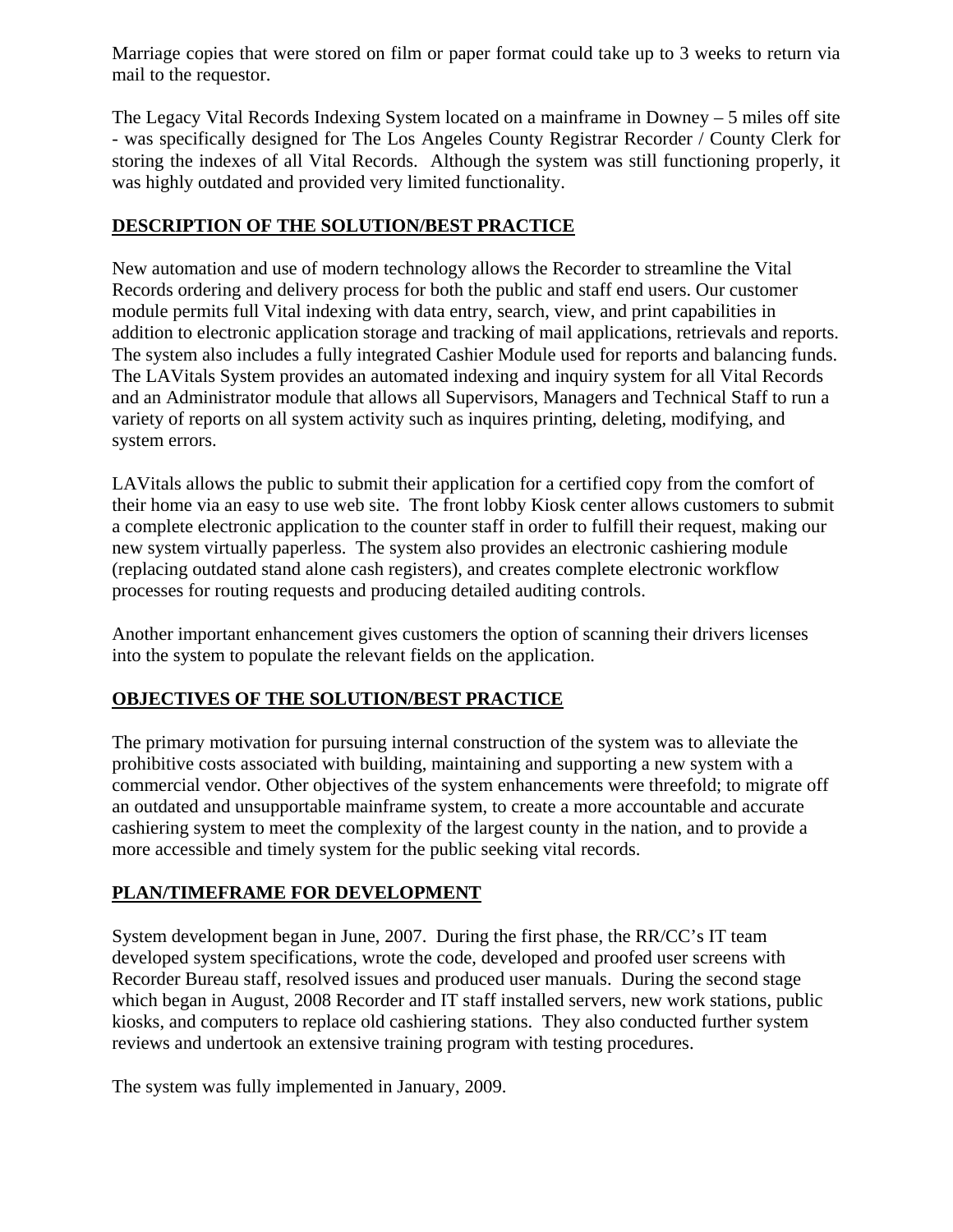### **USE OF TECHNOLOGY**

The use of new technology drove the design and implementation process. IT staff wrote SQL 2005 software codes to support windows versions of document ordering, cashiering, auditing and viewing. Hardware enhancements included touch screen monitors, electronic signature pads, receipt printers and check endorsers, magnetic drivers license swipers and bar code scanners for security paper tracking.

### **COST OF THE PROGRAM**

There was no cost to the RR/CC other than the purchase of new equipment to support enhancements which is estimated at \$400,000. The cost would have been between \$14 and \$18 million based on Request for Proposal (RFP) submissions requested before deciding to develop the system in-house,

### **RESULTS/SUCCESS OF THE PROGRAM**

LAVitals greatly improved all areas of the business area from providing customer copies via the web, counter or mail, storage and retrieval of the images and indexes through the online program, an electronic cashiering interface and detailed reporting.

Our new system provides a complete audit trail of each customer copy request which greatly aids in the effort to fight against identity theft. The LAVitals system was designed to provide more detailed tracking, and meet the needs of the public. The Birth, Death and Marriage Records section is responsible for receiving and reviewing Birth and Death Certificates from the Department of Health Services, reviewing and registering marriage certificates, and updating records including sealing notices and Affidavits from the State Registrar. The BDM section acts as the Public Guardian of the Birth, Death and Marriage Records and of the Indices, which are now securely stored in our own department within the new LAVitals system.

#### **BENEFITS OF THE SOLUTION/BEST PRACTICE**

The most noticeable benefit to the public and to Los Angeles County was the design and implementation of an efficient and effective vital records delivery and archival system that also saved millions in taxpayer dollars. In addition to the up-front cost savings, another tangible benefit to designing and implementing in-house systems is the ongoing savings realized through system maintenance and enhancements over time.

More benefits include:

- Greater control of money collected with database driven cashier interface, linked to Finance for easy reconciliation and collections;
- Detailed tracking of all requests and storage of customer data and signatures;
- Electronic routing of requests allowing for efficient use of staff time;
- Use of the Internet or Kiosk-based application request modules rather than having to fill out lengthy paper applications.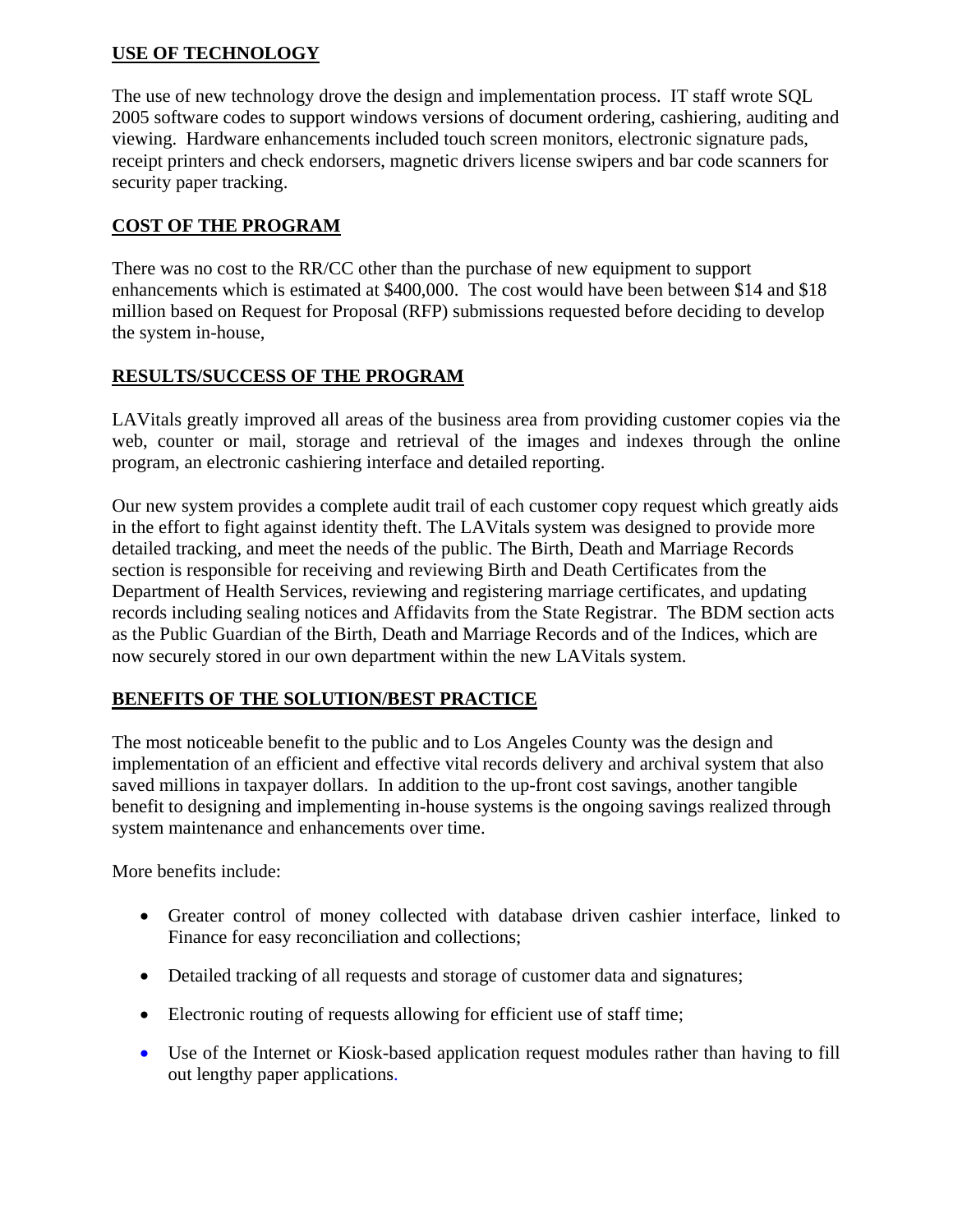